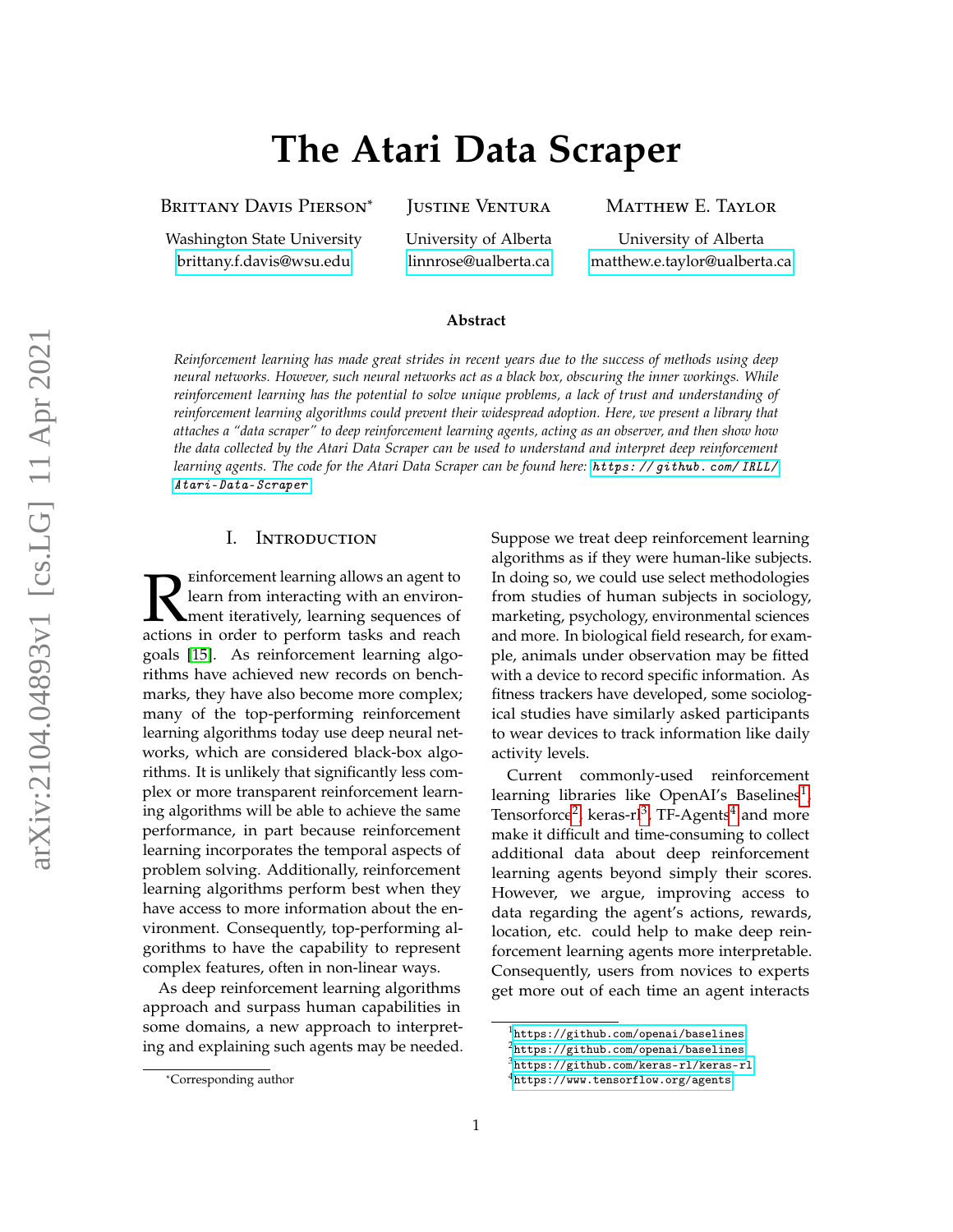with an environment. In order to facilitate a movement towards more data-availability, we have created a function that creates an Atari Data Scraper. The Atari Data Scraper collects information about agents as they interact with various games from the Atari 2600 suite of OpenAI's gym [\[1\]](#page-7-0) and saves the data for later examination.

The remainder of this article is structured as follows: Section II covers relevant background on interpretable deep reinforcement learning. Section III details the creation of a data scraper for use with the popular Stable Baselines deep reinforcement learning library. Section IV features the outcome from running two agents with an Atari Data Scraper attached. Section V concludes with a discussion of the Atari Data Scraper's known limitations and the resulting directions for future work.

### II. Background

Deep reinforcement learning's use of deep neural networks as function approximators makes it inherently difficult to interpret. The first algorithm to successfully learn from pixel-only input was the Deep Q-Network algorithm proposed by Mnih et al. in 2015 [\[10\]](#page-8-1). The algorithm, which is today referred to as DQN, consists of the original DQN algorithm with three improvements, all of which were proposed within a year of the groundbreaking paper's publication. In the paper advocating for one of those three improvements, Wang et al. used saliency maps to visualize how Dueling Q-Networks altered the functioning of the original DQN algorithm [\[16\]](#page-8-2), showing that from the very start of deep reinforcement learning, visualizations were being used to interpret algorithms and their resulting agents. Saliency maps have played a large role in this, with some researchers examining in detail how well various existing saliency-creation methods work in deep reinforcement learning [\[7\]](#page-8-3) [\[13\]](#page-8-4). Others are proposing entirely new methods tailored specifically to the challenges and capabilities of deep reinforcement learning algorithms [\[4\]](#page-8-5) [\[13\]](#page-8-4) [\[11\]](#page-8-6) [\[12\]](#page-8-7).

However, visual inspection of saliency maps is not the only way deep reinforcement learning algorithms have been interpreted. There has long been a desire for more quantitative ways to interpret deep reinforcement learning agents. In a 2013 preprint of a less-developed DQN algorithm, Mnih et al. included a discussion about whether averaged reward or the estimated action-value function should be graphed to examine agent improvements and compare different agents [\[9\]](#page-8-8). Since then, in many published landmark deep reinforcement learning papers, graphs are prominently featured as figures designed to provide a summary of the claims in the papers. Even saliency maps have been compared using distance measurements and other quantitative evaluation metrics rather than pure visual inspection [\[2\]](#page-8-9).

As deep reinforcement learning has developed, the search for quantitative metrics has similarly evolved. In 2020, Sequeira et al. proposed a framework using records from an agent's interaction with an environment to make a more interpretable agent [\[14\]](#page-8-10). They showed how the framework might be used on a traditional Q-learning agent, but plan to extend the framework so that it can be used for DRL agents, too. The framework collected data such as how often a state was visited, current estimates of the values of states and actions, and the agent's uncertainty in each state. By collecting such data, the authors were able to do things like finding sequences from bad situations to good situations, or locate places in the environment where the agent is generally uncertain.

In a similar vein, our Atari Data Scraper project seeks to uncover what could be learned by collecting data on a deep reinforcement learning agent, just as one might collect data on an animal species of interest in the wild. As a proof-of-concept, the first iteration of a data scraper was created as an additional class inserted into a fork of the OpenAI Baselines repository [\[3\]](#page-8-11). We modified the implementation of the Deep Q-Network (DQN) algorithm within the original repository to use this additional class to collect a set of data. After each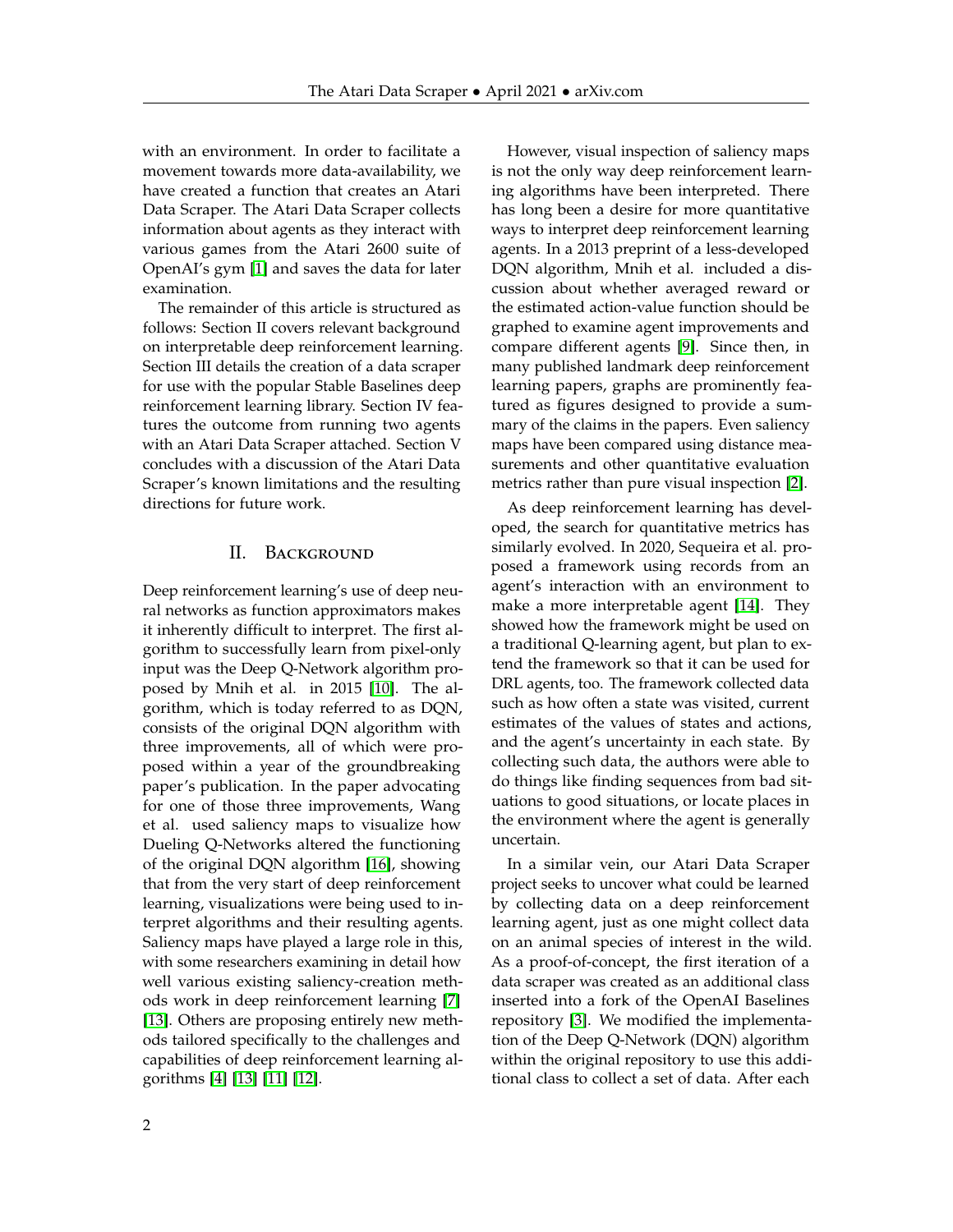time step, the data scraper object was given the following:

- The number associated with the action taken at that time step
- The reward received from the environment
- An array of the sum total of each action for the current life
- An array of the sum total of each action for the current game
- A boolean indicating if a life had been lost on this step
- The number of lives remaining
- An array of the *Q* values for this step
- The feature vector describing the current game describing the current game screen

The first iteration of the data scraper concept used this dataset to create a record for the current step. For all data passed in, besides the current *Q* values and the feature vector, the data was added as-is to the step record. Additional data was also collected to aid in creating visualizations. These include a flag to denote if the step was the end of a game, the running total reward for the current life and the current game, and the running total of steps taken for the current life and the current game Additionally, the feature vector was used to extract the x- and y-coordinates for Ms. Pacman and each of the four ghosts, which we will refer to as the characters in the environment. Then this data was used to calculate the distance between Ms. Pacman and each ghost, and the distance between Ms. Pacman and each of the four Power Pills. This data was in turn used to determine if Ms. Pacman had just eaten a Power Pill and, if so, mark that Power Pill as consumed for this game.

## III. IMPLEMENTATION DETAILS

#### i. The Initial Concept

In the initial implementation, the characters' locations were found by first applying an edge detector to each game frame and then searching each discovered contour for a set of colors

associated with each of five characters: Ms. Pacman and each of the four ghosts [\[8\]](#page-8-12). If a color in the specified set was found, the center of that contour would be calculated and recorded as that character's position. The set of colors was created using an eyedropper tool on screenshots of the environment to determine as small a range of colors as possible for each character.

#### ii. A More Generic Atari Data Scraper

The initial proof-of-concept had some limitations. The Atari Data Scraper is a redesign of the initial proof-of-concept, and is available here: [https://github.com/IRLL/](https://github.com/IRLL/Atari-Data-Scraper) [Atari-Data-Scraper](https://github.com/IRLL/Atari-Data-Scraper). In the initial implementation, a lot of computation was done on each step to create a complete record before the next step was taken. In the second iteration of the Atari Data Scraper, this initial data collection was slimmed down to only the bare essentials to reduce computational "drag." Then, the Atari Data Scraper can call a secondary program that takes that data and expands it from the saved file to a larger dataset. Alternatively, that processing can be attached to the end of an agent's run by passing in an optional flag.

Part of reducing the work done by the Atari Data Scraper during the agent's training was making the choice to save a screenshot of the current step rather than use the observed feature vector to immediately calculate the positions of the characters in the environment. While this choice greatly increased the storage used by the Atari Data Scraper, it allowed the data to be processed in two steps if needed. In order to handle the large number of images created by multiple runs of the Atari Data Scraper, an option was added to have the images automatically deleted after processing is completed. In addition, some of the calculations done by the first iteration of the Atari Data Scraper were not useful in understanding the agent. These calculations can still be done manually using the collected data, but we chose to scale back the total amount of data automatically generated and calculated to only that which was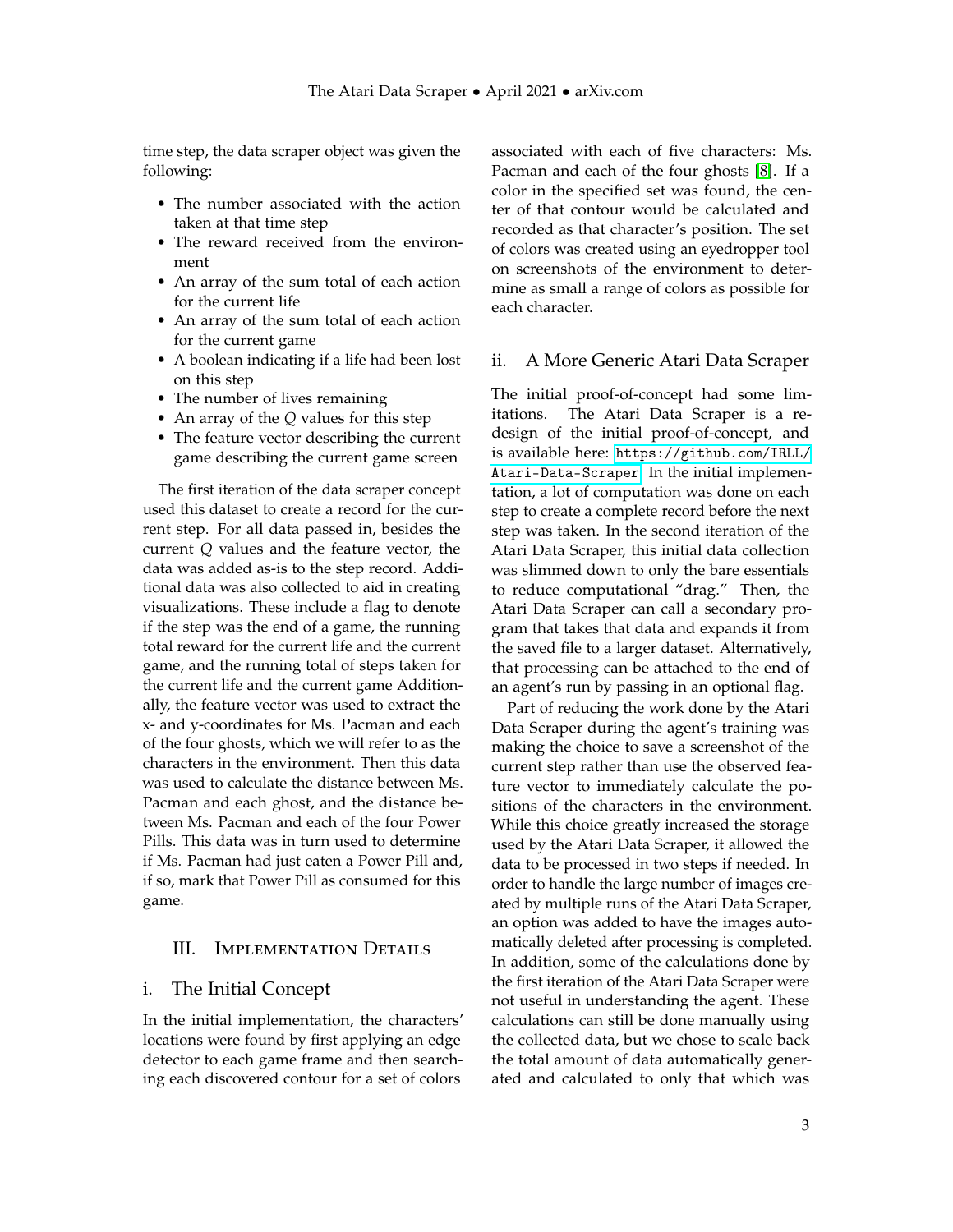helpful in understanding our agents. Items marked with an asterisk in table [1](#page-4-0) are collected at each step by the Atari Data Scraper, while all other items are calculated or pulled using image processing by the secondary program.

We also used the redesign as an opportunity to improve the capabilities of the character tracking component of the Atari Data Scraper. For one, due to the low resolution of the game screen, the contours found by the edge detector were not always crisp. Occasionally, one break in a detected edge would lead to the contour determined to be Ms. Pacman to merge with a nearby wall into a single contour. When this happened, the center of the contour, which was stored as the character's location, would suddenly jump away and then return to a nearby location on the next step. To overcome this problem in the more generic version of the Atari Data Scraper, the function which locates characters does not use contours. Instead, it searches the entire image for the specified color ranges. Since each of the five characters is a different color when the ghosts are not toggled to dark-blue by a Power Pill, all five characters could be distinguished most of the time. Since Ms. Pacman never changes color, the agent's location could almost always be tracked using this method. If the ghosts are not found, then the contours are searched to try and locate four dark-blue ghosts. Secondly, the use of a color picker was phased out, as color pickers showed values which, despite being reported for the same color, were different on different devices. Instead, the matplotlib library was used to identify the color of specific pixels, and the reported colors were used to define the color ranges for each character, resulting in more accurate character tracking.

The first iteration worked by inserting a function call within the implementation of DQN, at each step. This approach requires copying the repository so that the function call can be called after the agent takes each step in the environment. In order to allow the Atari Data Scraper to be used without having to customize a repository, we decided to choose a popular code base of deep reinforcement learning implementations and then developed a method which can be passed in to that library's existing functions. The OpenAI Baselines repository has little documentation, and has seen a drop-off in activity in recent years. Therefore, we chose a popular fork of OpenAI baselines called Stable Baselines [\[6\]](#page-8-13), which today is often recommended above Baselines.

One useful feature of Stable Baselines is the ability to create custom callbacks. According to the Stable Baselines documentation, "A callback is a set of functions that will be called at given stages of the training procedure [\[5\]](#page-8-14)." The custom callback class provided by Stable Baselines includes a function which is called on each step. Using this function, we collect the slimmed-down data on each step. A callback can be used with an existing implementation of a reinforcement learning algorithm by simply setting the callback parameter in the learning function. This allows the improved second iteration of the Atari Data Scraper to be easily used with existing Stable Baselines implementations.

#### IV. RESULTS

The initial iteration of the Atari Data Scraper only worked with the DQN implementation and the Ms.Pacman environment. By using the callback method, the improved Atari Data Scraper could easily be passed into any reinforcement learning algorithm's implementation in the Stable Baselines library. We have tested and verified that the callback works with the Stable Baselines implementations of DQN, Advantage Actor Critic (A2C), and Proximal Policy Optimization (PPO2). We adjusted the callback to ensure it would work, not only for the Ms. Pacman environment, but also for the Pong environment. In the Pong environment, the two paddles and the ball are treated as characters, and their locations recorded at each time step along with the score and game number. In the Ms. Pacman environment, Ms. Pacman and the four ghosts are treated as characters. For both the Ms.Pacman environment and the Pong environment, we used the fourth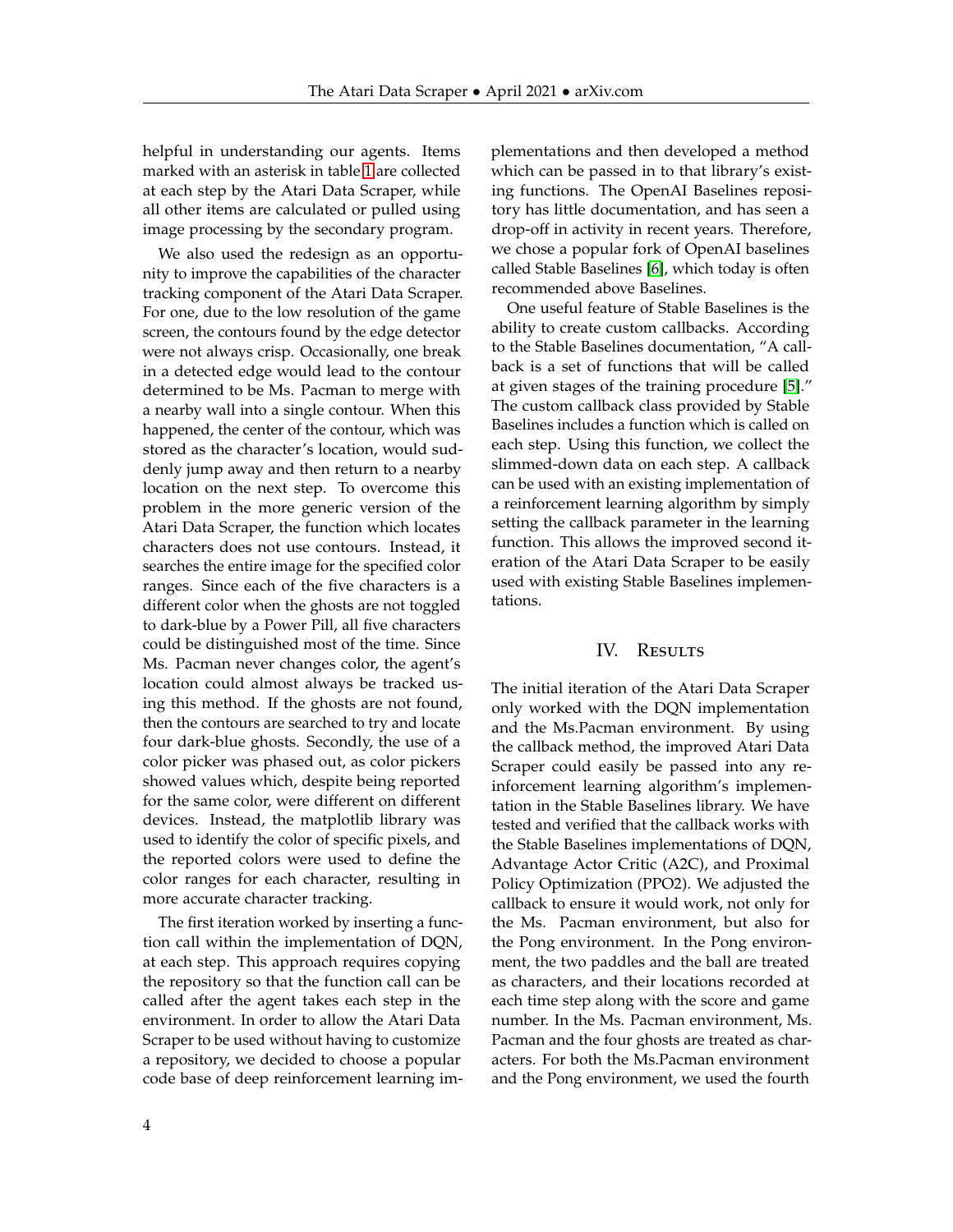<span id="page-4-0"></span>**Table 1:** *A listing of the data collected for DQN, A2C and PPO2 in the Ms. Pacman and Pong environments. An asterisk (\*) marks data collected by default. All other data is collected and created in an optional second pass.*

| Ms. Pacman                |                           | Pong                    |                         |
|---------------------------|---------------------------|-------------------------|-------------------------|
| A2C/PPO2                  | <b>DQN</b>                | A2C/PPO2                | <b>DQN</b>              |
| step number*              | step number*              | step number*            | step number*            |
| action name*              | action name*              | action name*            | action name*            |
| action number*            | action number*            | action number*          | action number*          |
| step reward*              | life reward*              | game reward*            | game reward*            |
| lives*                    | lives*                    | ball x-coordinate       | ball x-coordinate       |
| characters' x-coordinates | characters' x-coordinates | ball y-coordinate       | ball y-coordinate       |
| characters' y-coordinates | characters' y-coordinates | paddles' x-coordinates  | paddles' x-coordinates  |
| distances to ghosts       | distances to ghosts       | paddles' y-coordinates  | paddles' y-coordinates  |
| pill eaten statuses       | pill eaten statuses       | paddle to ball distance | paddle to ball distance |
| distance to pills         | distance to pills         | step reward             |                         |
| current life rewards      | step reward               |                         |                         |
| current game rewards      | current life step         |                         |                         |
| current life step         | current game step         |                         |                         |
| current game step         | game number               |                         |                         |
| game number               | total reward              |                         |                         |
| total reward              | life number               |                         |                         |
| life number               | reward at end of game     |                         |                         |
| end of game flag          |                           |                         |                         |

Data Collected by the Atari Data Scraper

version available through OpenAI gym. For each of the two environments, all three algorithms were run: PPO2, A2C, and DQN. A notebook with the visualizations made using the data collected by the Atari Data Scraper can be found in the Atari Data Scraper repository.

The DQN algorithm runs an agent through an environment, and data is collected about the characters in that environment. A2C and PPO2 can use multiple agents, each in its own environment, to do batch training. In situations with multiple environments running concurrently, the Atari Data Scraper collects information for each environment. For an agent trained to play the game Ms.Pacman using DQN, the information collected can be used to create a summary of all the games played by the agent, as shown in figure [1.](#page-5-0) In addition, we used the Atari Data Scraper with agents trained to play the game Ms. Pacman with both the A2C and PPO2 algorithms. For the agent trained using the A2C algorithm, the collected data was used to examine the quality of the games played in each of 4 concurrent environments over time

as seen in figure [2.](#page-6-0) In figure [3](#page-6-1) and figure [4,](#page-6-2) we show how the collected data can be filtered to display the top 3 best and worst performing games, with additional information about each game.

In Pong, the resulting data allowed us to examine the change in the distance between the agent's paddle and the ball each time the agent missed the ball, allowing the opponent to score a point, as seen in figure [5.](#page-7-1) A game of Pong ends whenever the two players' scores differ by 20 points. Using the Atari Data Scraper, we were also able to visualize the agent's learning process in a more traditional manner, via the agent's score at the end of each game. The plot in figure [6](#page-7-2) starts consistently negative, as the opponent continues to get 20 more points than the agent quickly and easily, but gets into positive numbers more often as the agent learns how to score against the opponent.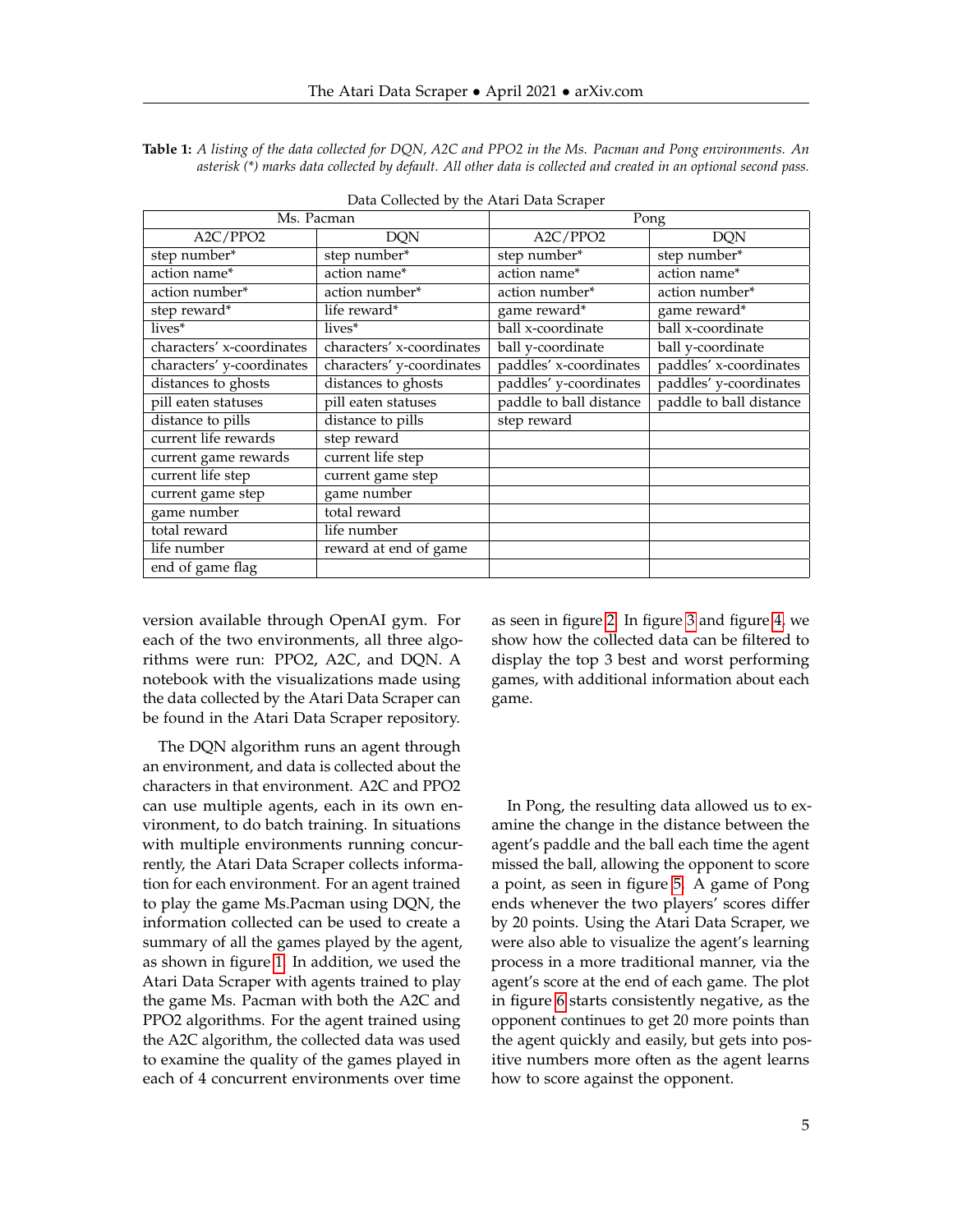<span id="page-5-0"></span>

DQN Agent's Games Played in MsPacman Over 10k Timesteps

**Figure 1:** *A summary of an agent trained with DQN playing Ms. Pacman*

## V. Limitations and Future Work

In an ideal world, we could find a data collection mechanism that could be used across all existing or forthcoming deep reinforcement learning algorithms. It would likewise be applicable to all environments, be it part of the OpenAI gym framework or a custom environment. In reality, any mechanism of collecting data from a deep reinforcement learning agent needs an attachment into either the agent or the environment by which it can access and collect the data. Thus, we had to impose limitations on the Atari Data Scraper. Any one of these imposed limitations is a potential avenue for future work.

For one, there are some existing algorithm implementations which learn faster and have additional bells and whistles. In this project, we wanted to create a data collection mechanism that could be used easily by someone who is just trying to get their first deep reinforcement learning agent running, and also by a researcher who has worked in the field of deep reinforcement learning for years. For this reason, we avoided single-algorithm deep reinforcement learning implementations. Instead, we chose from among deep reinforcement learning libraries which have many of the most common algorithms implemented, any of which can be trained with a generic function call. The Stable Baselines library was chosen in part because it has more documentation and fewer bugs than other options we explored, creating a shallower learning curve for those just getting started in deep reinforcement learning. The actual collection process is set in motion by a function call specific to the Stable Baselines library, the callback. A clear limitation of the existing Atari Data Scraper is that is that this specific function call would not work in other deep reinforcement libraries.

The Atari Data Scraper was also specifically designed around Atari environments within the OpenAI gym framework. We chose to focus on this set of environments because it was less limiting: the popular gym framework generalizes much of deep reinforcement learning, and so an Atari-focused Data Scraper could more easily be generalized to a multitude of other existing environments which are registered in the OpenAI gym. In comparison, a data scraper designed around a single custom environment, especially one not built around the gym framework, would need significant re-writing to be adapted to any other environment. To that end, the data collection performed by the Atari Data Scraper could also be achieved by an OpenAI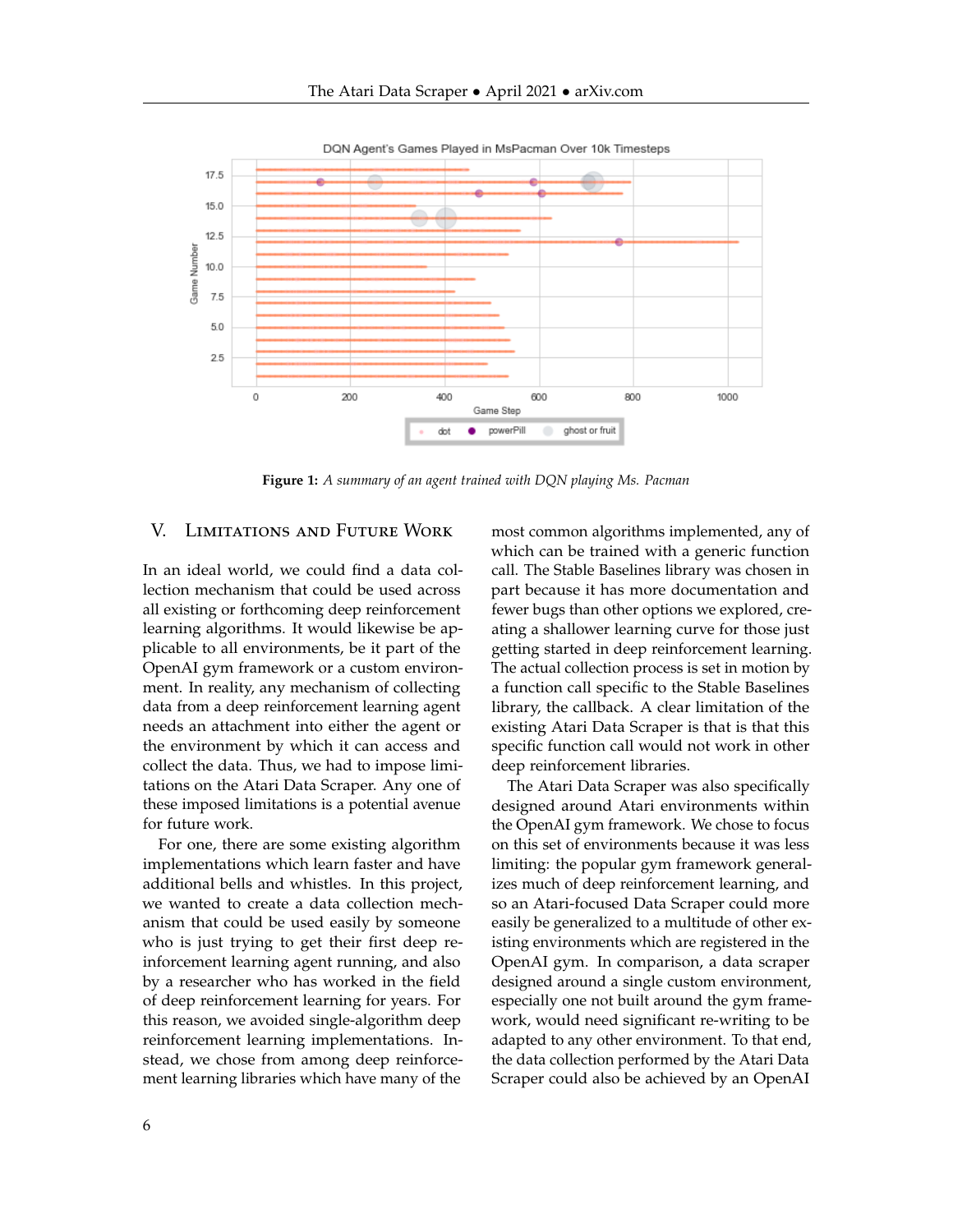<span id="page-6-0"></span>

A2C Agent's Games Played in 4 MsPacman Environments Over 10k Timesteps

**Figure 2:** *A summary of an agent trained with A2C playing Ms. Pacman*

<span id="page-6-1"></span>

**Figure 3:** *The 3 bestgames played by an agent trained by the A2C algorithm using 4 environments*

gym wrapper. Such wrappers also allow access to a function called on each step. Future work which implements the Atari Data Scraper as a gym wrapper would allow the Data Scraper to be generalized across deep reinforcement learning libraries and potentially even to some of the most cutting-edge algorithms. A data collection mechanism written as a wrapper would still be limited to only environments registered in the OpenAI gym. Other future work could

<span id="page-6-2"></span>

**Figure 4:** *The 3 worst games played by an agent trained by the A2C algorithm using 4 environments*

choose instead to write data collection mechanisms for some of the most popular environments for deep reinforcement learning outside of the gym framework.

However, this would still leave one of the most restrictive limitations on the current Atari Data Scraper in place. The biggest limitation is the method by which characters and items in the environment are located. In order to locate characters, the Atari Data Scraper saves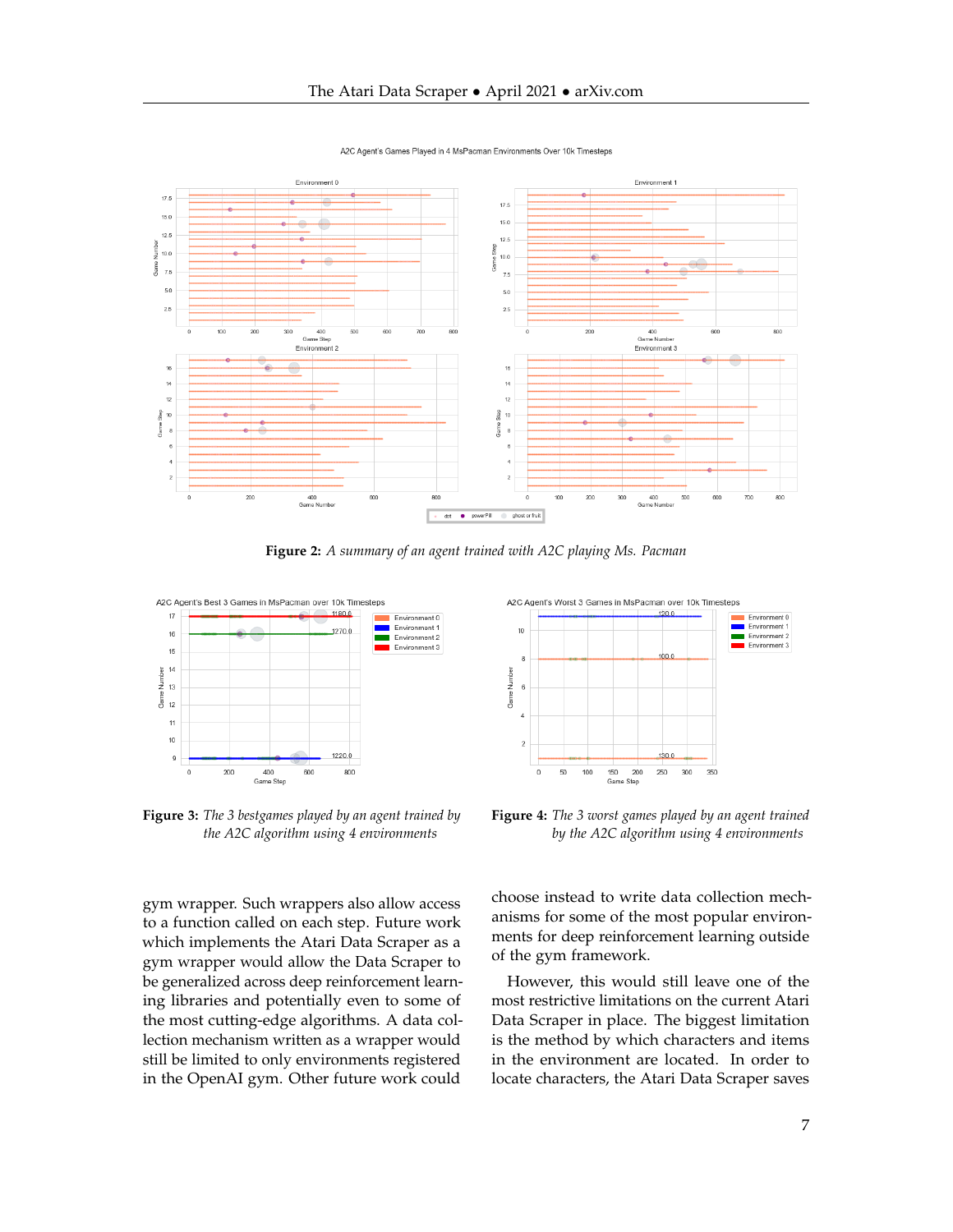<span id="page-7-1"></span>

**Figure 5:** *The distance between the paddle and ball when the agent misses and the opponent gains a point. We can see it decreases on average as training increases.*

<span id="page-7-2"></span>

**Figure 6:** *The increasing ability of an agent trained with DQN to play Pong*

a screenshot of each step, requiring a lot of storage space. The screenshot is then searched, using image processing to find pixels within hand-crafted color ranges. Thus, to be applied to a new environment, the Atari Data Scraper must be equipped with painstakingly calculated color ranges for individual objects in the environment. Logically, this also limits the Atari Data Scraper to environments where the color of important objects does not appear elsewhere in the environment. Future work could include developing a method of automatically tracking items in the environment, ideally in a way that also allows broader generalization across the gym framework and across various libraries and implementations.

Finally, the Atari Data Scraper uses the re-

ward signal to infer other information. For example, in Ms. Pacman, eating a Power Pill earns the agent a reward of positive fifty. The Atari Data Scraper uses this fact, along with the agent's coordinates, to record when each Power Pill is eaten in a game. Thus, the Atari Data Scraper will not work as well for environments with clipped rewards or with rewards that do not differentiate between events. For example, in Ms. Pacman, eating one type of fruit and one type of ghost result in the same reward, making it much more difficult to determine which event occurred just by looking at the current reward signal. Additional future work could seek other ways of accessing the information currently carried in rewards signals. Alternatively, it could focus on transforming any rewards signal so that all important events provide differing rewards.

#### VI. Acknowledgements

Part of this work has taken place in the [Intelli](https://irll.ca/)[gent Robot Learning Laboratory at the Univer](https://irll.ca/)[sity of Alberta \(IRLL\),](https://irll.ca/) supported in part by research grants from the Alberta Machine Intelligence Institute (Amii), CIFAR, and NSERC. We would like to acknowledge the help provided in this project by the members of [IRLL.](https://irll.ca/) We are honored to be researching alongside such hard-working people and grateful for all their help in developing these ideas, proof-reading our writing, and testing our code. We would especially like to thank Dr. Matthew Taylor for his assistance in putting this team together and his guidance throughout this project. In addition, we would like to thank Dr. Dustin Arendt at Pacific Northwest National Laboratory for his advice and guidance on this project.

#### **REFERENCES**

<span id="page-7-0"></span>[1] Greg Brockman, Vicki Cheung, Ludwig Pettersson, Jonas Schneider, John Schulman, Jie Tang, and Wojciech Zaremba. OpenAI Gym. *arXiv:1606.01540 [cs]*, June 2016.